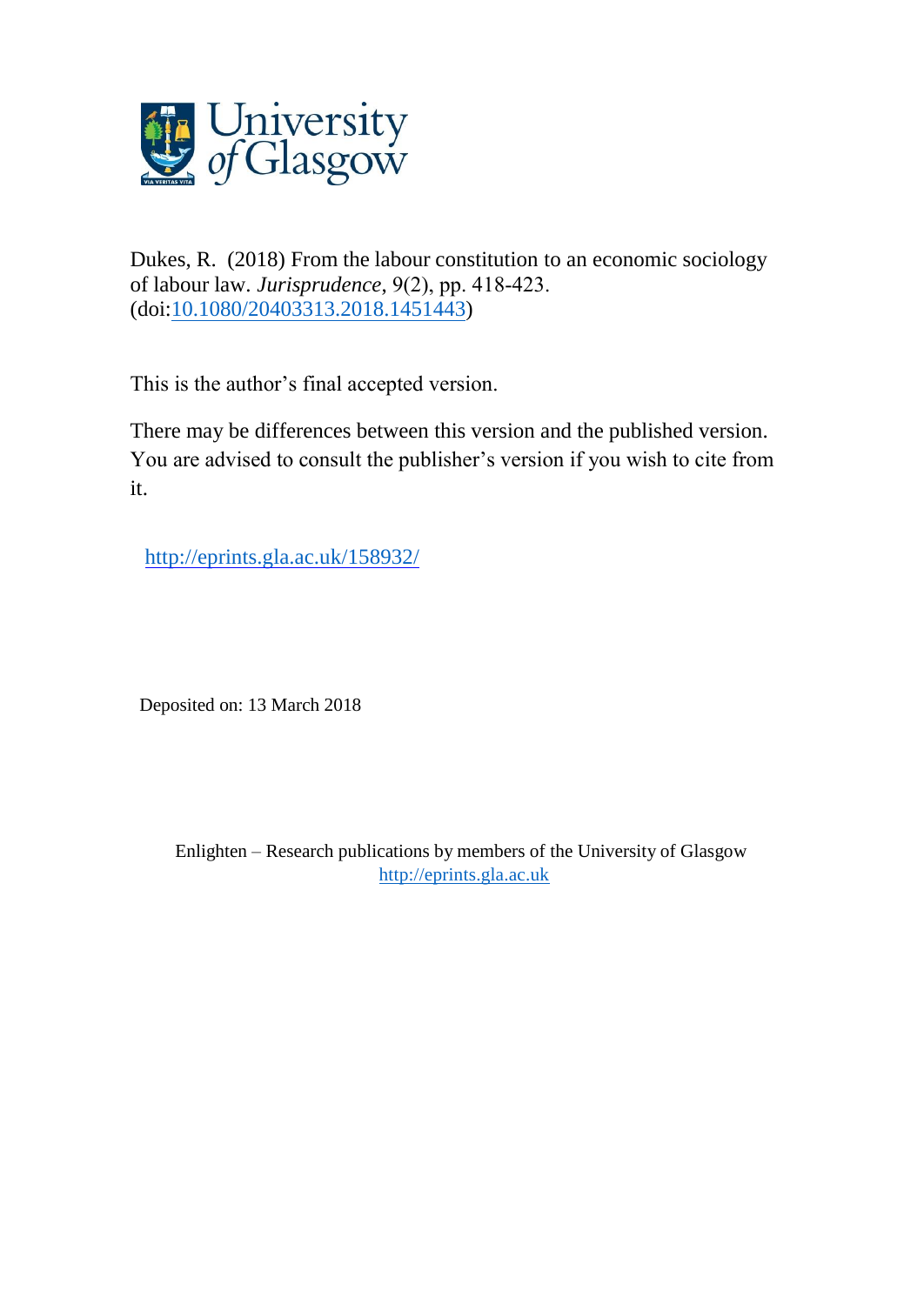NB: This is the author's final draft of a contribution to a Book Symposium, forthcoming in the journal, *Jurisprudence*.

## From the Labour Constitution to an Economic Sociology of Labour Law Ruth Dukes \*

As a doctoral student in London some years ago, I soon found that meetings with my supervisor, Paul Davies, adopted a fairly standard pattern. On the basis of the work I had given him in advance, Professor Davies would summarise progress to date, taking whatever half-baked ideas I had struggled to express in writing and, to my delight, presenting them back to me in fully developed and coherent form. No sooner had the lights begun to flash on in my head – 'oh yes, that *is* what I meant' – however, than Paul would quickly turn the discussion to the work that was still to be done: onward and upward, ever onward and upward!

When I first had the opportunity to read the contributions to this Symposium, I was reminded of these supervision meetings. The authors have done me the great service not only of reading my book carefully and sympathetically, but of expressing its arguments with more elegance and clarity than I ever achieved myself. (*This* is what I meant.) In highlighting particular aspects, and raising particular questions, they have also helped me to strike the path towards a new research project: the work still to be done. In what follows, I will not attempt to address every point made by the various contributions, since they already speak very well for themselves. In the spirit of my former supervisor, I will instead take the opportunity to pick up on some of the key issues raised with a view to saying something about the direction in which the research has taken me since the book was published in 2014. Before doing so, a further debt of gratitude must be acknowledged. These papers were first presented as a book panel at the second *Labour Law Research Network* conference in Amsterdam in 2015. I am hugely grateful to Diamond Ashiagbor for organising and chairing that event, with characteristic eloquence and grace, and for compiling this collection of commentaries.

## *The Idea of the Labour Constitution and the Idea of Labour Law*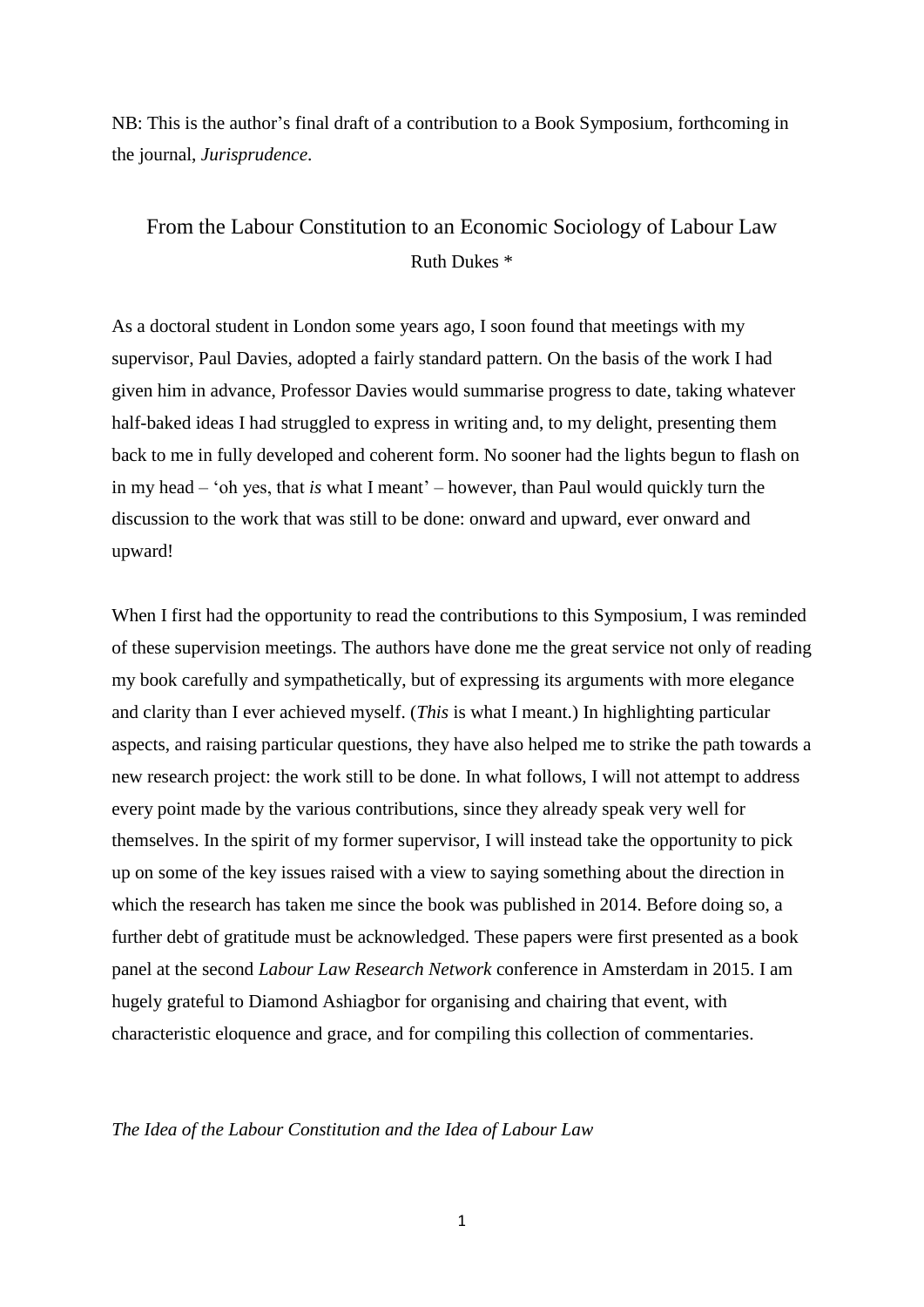As is explained in its introduction, *The Labour Constitution* was intended as a contribution to debates regarding the nature and scope of labour law in an era of advanced globalisation – in an era when many of the premises upon which the field was originally constructed and theorised no longer hold true. The initial impetus for its writing arose from my own unwillingness to accept a line of argument, so often heard in recent years, that in light of the very significant changes that had taken place since the postwar decades in our modes of production, employment practices and the regulation of employment relations, traditional narratives regarding labour law had become outdated and were no longer fit for purpose. Though I understood, of course, the basic logic at work here, important questions seemed to me to remain unanswered – especially with respect to the scholarly writings of Otto Kahn-Freund and Hugo Sinzheimer, which I had read and so much admired during the course of my PhD studies. Why, *precisely*, had these traditional narratives become outdated? Which aspects of them were no longer fit for purpose? Could nothing be salvaged or reconditioned of the lessons that they had taught? In forming these questions, I see now that I was influenced to a significant degree by Lord Wedderburn, and the work that he did, in his later years, to make the case for the continued relevance of Kahn-Freund's principle of collective *laissez-faire*. <sup>1</sup> As things turned out, it was not Kahn-Freund's collective *laissez-faire* but Sinzheimer's labour constitution which came to shape the research project and resulting book. The principal argument that I sought to make was that the idea of the labour constitution *was* still relevant to the study of labour law today, not least because it invoked the principle of industrial, or economic, democracy as fundamental to the field.

[T]he idea of the labour constitution used as a framework for scholarly analysis continues to focus our attention on important questions and important fields of enquiry – on questions, not least, of the consequences for workers of the narrowing and disappearance of spaces for democratic deliberation and democratic decisionmaking as markets continue to expand.<sup>2</sup>

In my characterisation of the labour constitution as a 'framework of analysis', Guy Mundlak (in this symposium) detected a degree of ambiguity: used in application to labour laws

<sup>\*</sup> School of Law, University of Glasgow. I'm very grateful to the five authors who have contributed to this Symposium, and to Diamond Ashiagbor, George Pavlakos and Nicole Roughan for ensuring its publication in time to mark the issuing of the paperback edition of *The Labour Constitution* in December 2017.

<sup>1</sup> R Dukes, 'Wedderburn and the Theory of Labour Law: Building on Kahn-Freund' (2015) 44(3) *Industrial Law Journal* 357-384

<sup>2</sup> R Dukes, *The Labour Constitution: the Enduring Idea of Labour Law* (Oxford 2014), 221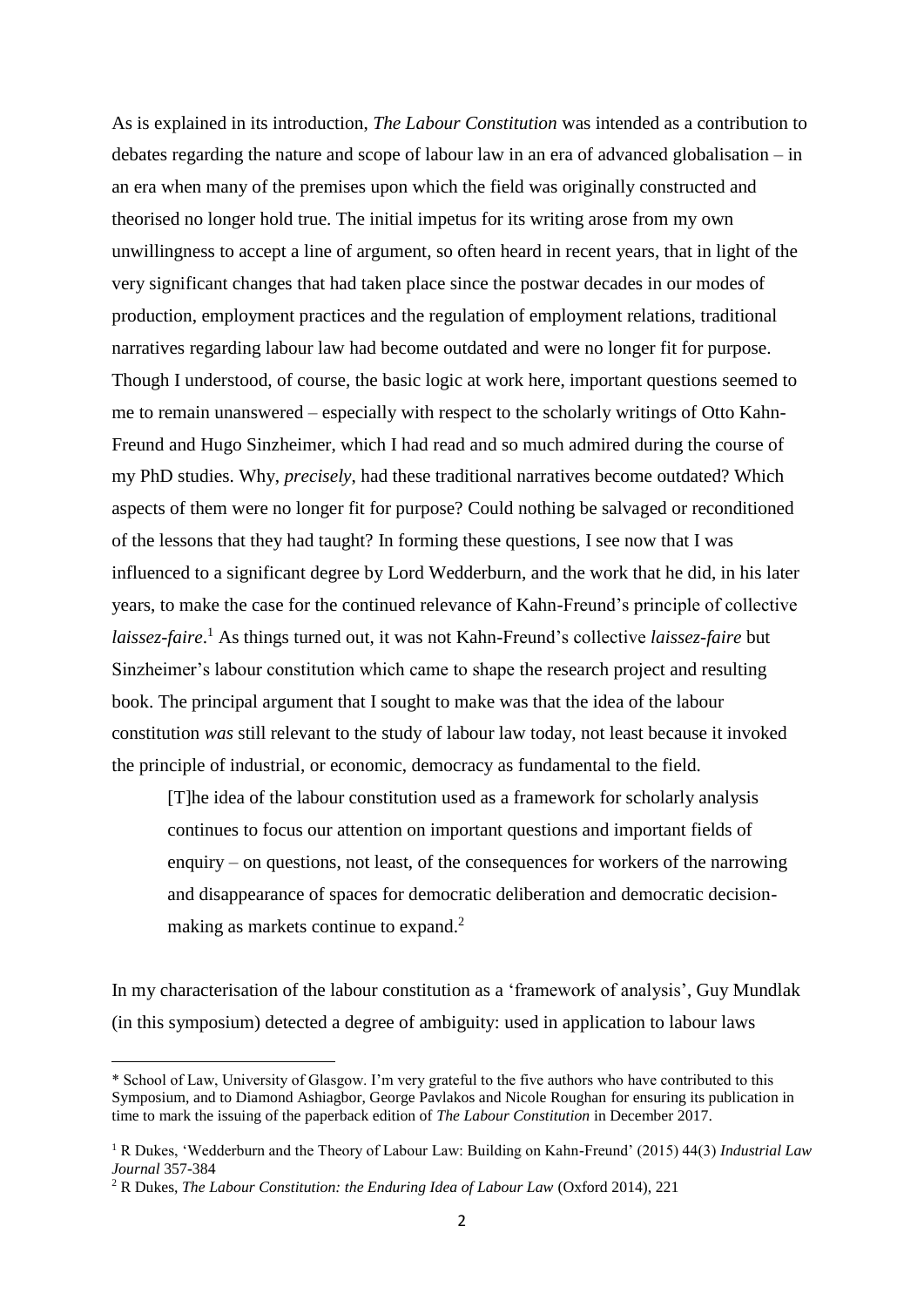currently in force, did I mean the idea to do primarily descriptive or normative work? In the scheme of the book as a whole, the extended discussion of the development of labour law and industrial relations in postwar Germany and in the European Union was intended, in part, to demonstrate what an analysis 'framed' with reference to the labour constitution would entail. Following the example set by Sinzheimer and Kahn-Freund, that analysis was historical in nature, understanding labour law to be part of a process rather than a relatively static and neutral set of rules and institutions: the outcome of political struggles between the social classes. It placed particular emphasis on the role of the state in the regulation of industrial relations (begging the question of which actor(s) or institution(s) might fulfil that role in an era of globalization), and, of course, on workers' participation and terms and conditions. As Judy Fudge emphasised in her contribution to this symposium, it sought to analyse labour law as an integral element of *the political economy*, recognising that law can be shaped by the wider political economy just as it can give form to the context within which economic activity and political struggles proceed, influencing the courses of action available or attractive to actors. In the final chapter of the book, I sought to describe rather than to demonstrate my 'labour constitution' approach, drawing here not only on Sinzheimer, but on Karl Polanyi, and on Wolfgang Streeck's approach to comparative political economy.<sup>3</sup> In characterising the labour constitution as a 'framework of analysis', my intention – as underlined in the excerpt above – was to highlight its capacity to enable or encourage scholars to focus on particular questions about the nature and objectives of labour law, and to arrive at particular kinds of answers and conclusions. As such, it would do both descriptive *and* normative work.

Wolfgang Streeck was referred to again in the book in connection with my rejection of the 'labour market' as an alternative frame of reference for the analysis of labour law. Adoption of the labour market, and the notion of labour market efficiency, as the lens through which to analyse labour law, seemed to me to result often in an overestimation of the extent of shared interests between workers and employers. The guiding assumption of much of the work in question was that *everyone's* interests could be served through the identification and implementation of means of orchestrating 'well-functioning' labour markets. Following Streeck, and Eric Tucker, I diagnosed the fundamental flaw of such analysis to be the

1

<sup>3</sup> As discussed in W Streeck, *Re-Forming Capitalism: Institutional Change in the German Political Economy* (Oxford 2009). esp. 237-46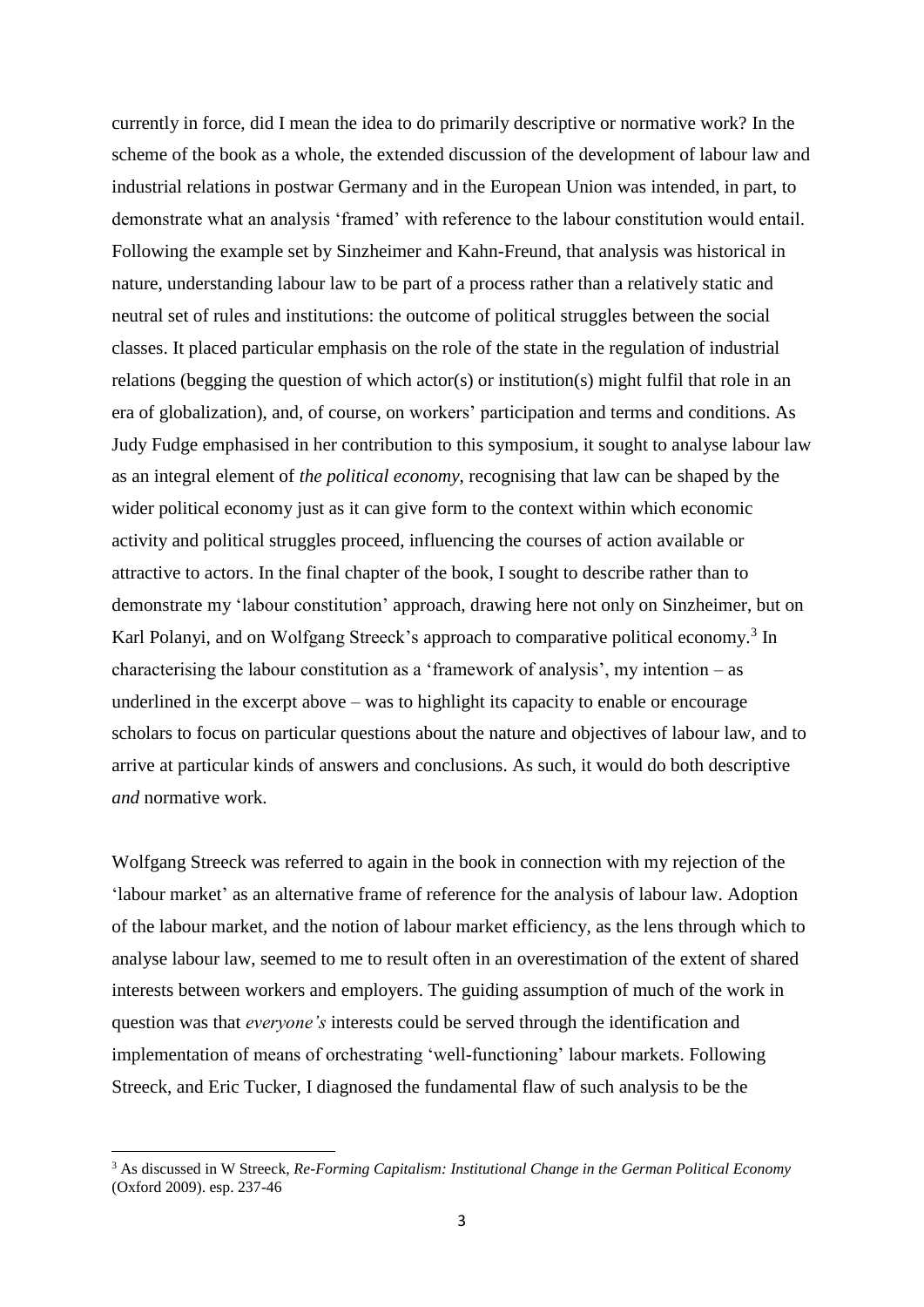depiction of the economy and markets in abstract, apolitical terms, with labour markets understood simply as sites where willing buyers of labour met with willing sellers.<sup>4</sup> Conflicts of interest between buyers and sellers were confined, on that understanding, to the matter of price, and the scope for win-win solutions was judged to be wide. Streeck reminded us here of the importance of 'bringing capitalism back in' to the analysis; of emphasising the existence of distinct social classes, within capitalist societies, with oppositional political interests. 5 In *capitalist* labour markets, conflicts of interest extend far beyond the price of labour to include even the fundamental question whether or to what extent labour ought to be treated as something that is bought and sold. Karl Klare voiced the concern, in this symposium, that I might have meant to suggest – wrongly in his view – that capitalism conformed to a 'metahistorical systemic or structural logic', and that recognition of this logic must guide or even constrain analysis of labour law. That was not my intention. Rather, I wished only to argue for the enduring significance of political struggles between the social classes as I have outlined here: between, as Streeck put it, pressures for the expansion of markets and the increasing commodification of social relations, on the one hand, and social demands for the political stabilization of relative prices and extant social structures, on the other.<sup>6</sup>

The importance and the extent of conflicts of interest for labour law was emphasised nicely in this symposium by Michael Fischl, through his depiction of his experiences as a frustrated and over-*worked* consumer. His point here was two-fold: to give the lie to the promise we are sold by governments and corporations alike, that the worsening of pay and conditions for workers will result in better and cheaper goods and services for consumers; and to illustrate that, even if this were true, it would make for a principle of economic organisation with a necessarily limited shelf-life – for who will be left to purchase these cheaper goods and services when wages have fallen to subsistence level or below? All of this gives further force to the key point that I sought to make in my book, that the recognition of conflicts of interest in labour law strengthens the case for independent trade unions (or some other form of collective worker voice) *as a matter of democracy*:

<sup>4</sup> E Tucker, 'Renorming Labour Law: Can We Escape Labour Law's Recurring Regulatory Dilemmas?' (2010) 39 *Industrial Law Journal* 99-138

<sup>5</sup> Streeck, *Re-Forming Capitalism*, chap. 17

<sup>6</sup> Streeck, *Re-Forming Capitalism*, 5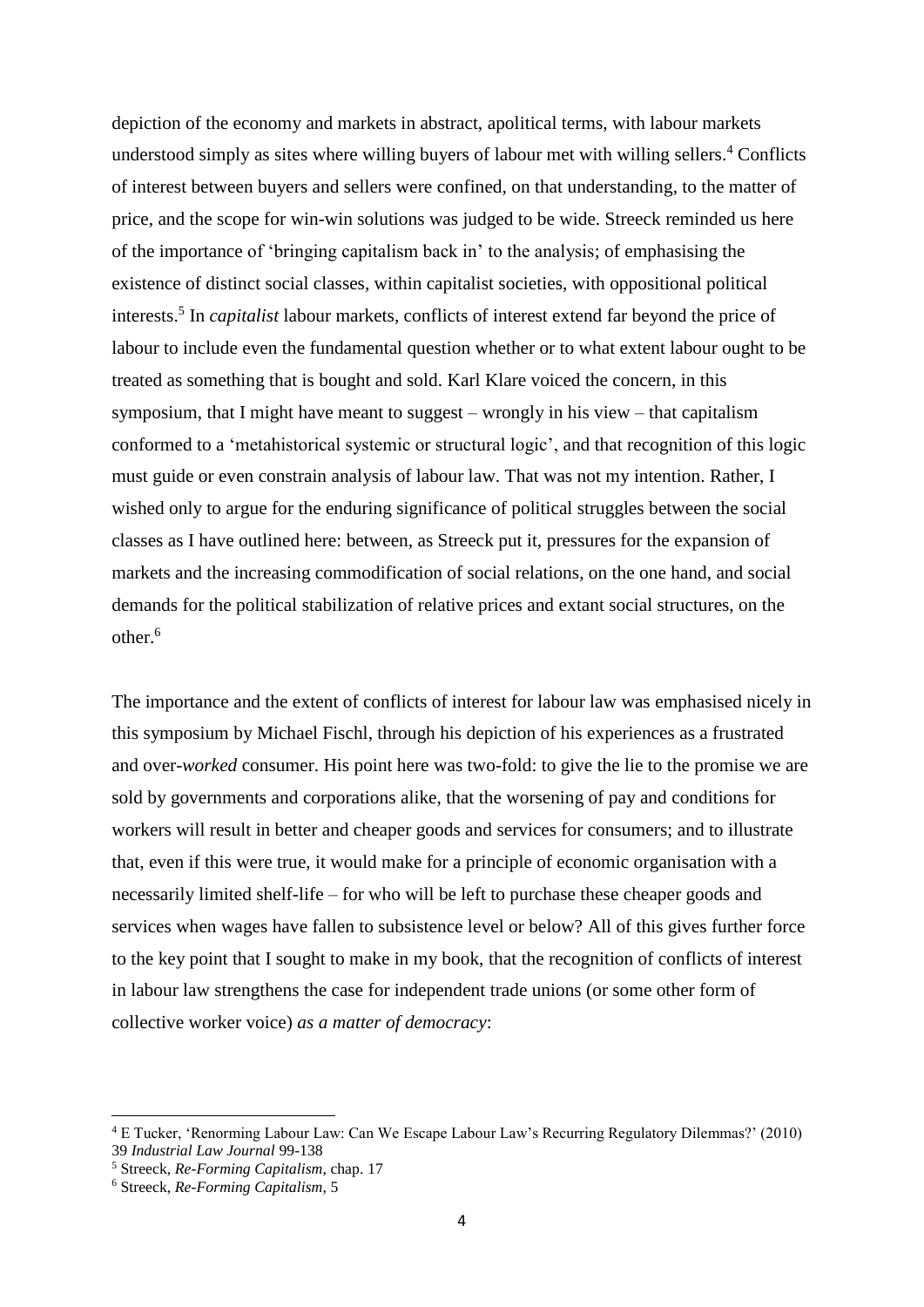If the definition of well-functioning markets and even the prior question of the inherent desirability of markets as a means of organizing social interactions are essentially matters of perspective, then workers ought to be in a position to argue for those laws and institutions which will better protect their interests.<sup>7</sup>

## *How to study contracts for work within ever-changing economies*

Notwithstanding my rejection of labour markets as a useful *framing device* for the analysis of labour laws, I believe that it is quite possible to make the case for the increased importance to labour law today of labour markets as an *object of study*. 'Labour market' was a term rarely encountered in the scholarship of either Sinzheimer or Kahn-Freund. This was not because of a lack of interest in economics, or of awareness of the economic nature of the individual employment relationship as involving, at its inception, an agreement to purchase and sell labour power. It had to do, rather, with disciplinary boundaries and with the authors' selfconsciously sociological or socio-legal, rather than economic, approach to their studies; with their insistence that what was most significant about employment was the (social) power relationship that it involved, and the consequent subordination of the worker to the employer. It had to do with their primary focus on the collective regulation of terms and conditions of employment by means of collective bargaining and their observation that, in practice, collective regulation took the place of individual 'higgling'. Indeed, it was with reference to the complete absence of higgling in most instances, that Kahn-Freund described the contract of employment, famously, as 'that indispensable figment of the legal mind'. <sup>8</sup> To the 'naked eye of the layman', he observed, the contract was all but invisible. Routinely, it was not expressed in writing, or even verbally by the parties, except in the briefest of terms.

A foreman who is want of an extra labourer goes to the gate of the works and finds there a group of men waiting for a possible job. He picks out the most likely looking man, and tells him that he can have the job. The man hands in his cards and the foreman sets him to work. There has been an offer of work and an acceptance, and in law there is a contract of service.<sup>9</sup>

<sup>7</sup> Dukes, *Labour Constitution*, 206

<sup>8</sup> P Davies and M Freedland (eds), *Kahn-Freund's Labour and the Law* (London 1983), 18

<sup>9</sup> O Kahn-Freund, 'Legal Framework' in H Clegg and A Flanders (eds) *The System of Industrial Relations in Great Britain* (Oxford 1954), 48, citing F Tillyard, *The Worker and the State*, 1948, 3rd ed, 4.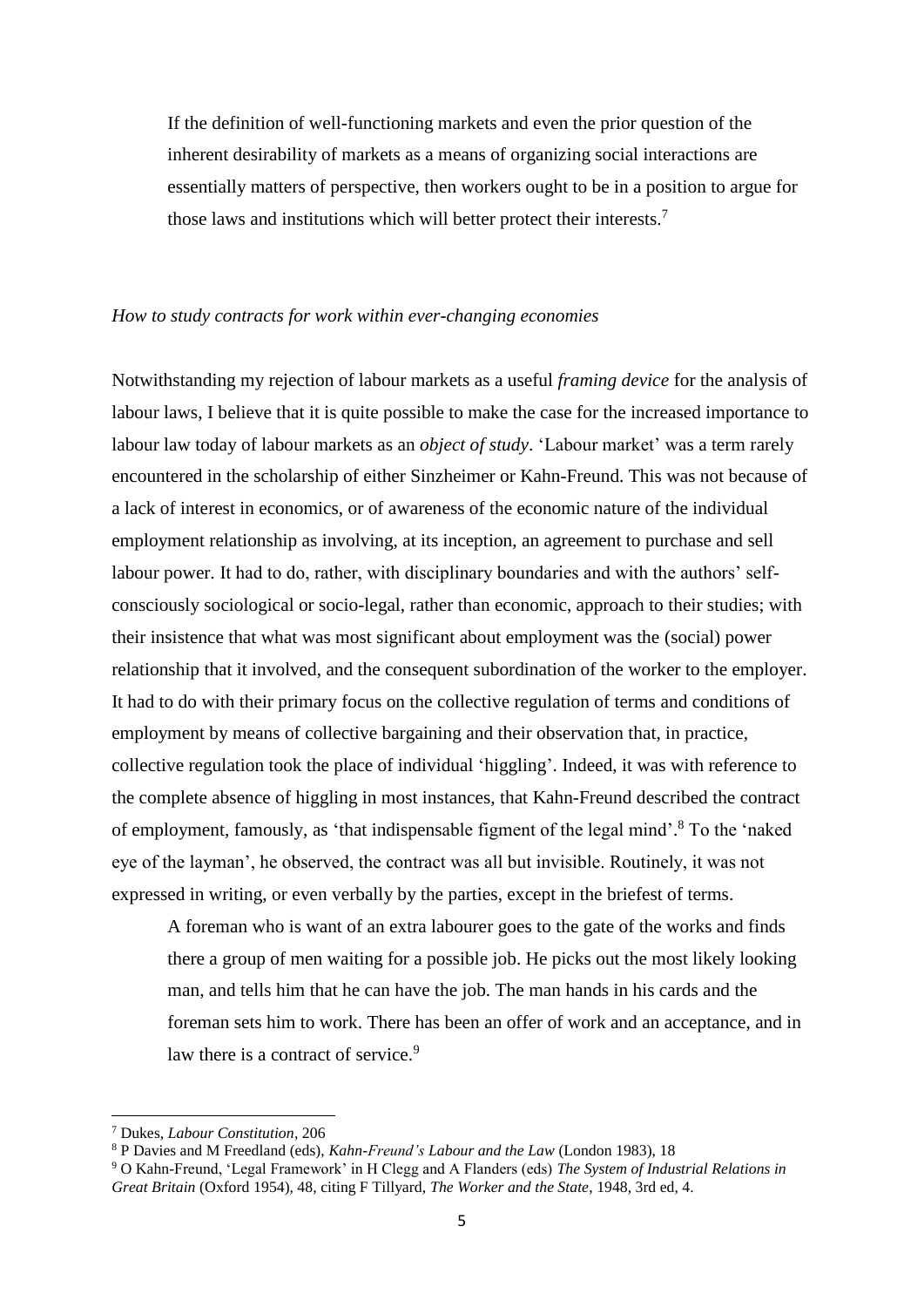In the past three or four decades, we have witnessed, across the developed world, both the marked decline of institutions for the collective regulation of employment relations and the demise of industrial relations as a field of scholarship. The result has been the transformation of the context within which work contracts are formed, from a 'system' of industrial relations, to highly professionalised practices of human resource management (HRM).<sup>10</sup> It is important to recognise, here, that the trajectory has not been, as might have been expected, from collective bargaining to the type of individual negotiation of contractual terms invoked by the notion of 'deregulation' and 'free' markets.<sup>11</sup> The regulatory vacuum that appeared in the absence of trade unions and collective bargaining has been filled instead by HRM practitioners and their legal advisers exercising formalised unilateral control over the employment relation, using a variety of techniques – standard form contracts, substitution clauses, declarations of self-employment – to minimise the portion of legal and economic risk and responsibility to be borne by the employing organisation.<sup>12</sup>

This transformation of the context within which contracts for work are agreed has coincided with – and likely been hastened by – a reorientation of public policy in the field of employment and working relationships that has itself been closely informed by the supplanting of Keynesianism by neoclassicism as the dominant economic discourse. Far from treating labour law and industrial relations as discrete systems with their own particular logics, governments of both the right and centre-left have seemed, increasingly, to regard labour legislation as one part of a tool kit available to them to achieve various macroeconomic objectives: lower inflation, cuts in welfare spending. Since the 1990s, the need to address unemployment levels has assumed a growing prominence in government agendas in many countries. In line with new economic orthodoxies, job creation has been pursued for the most part not through publicly funded demand management, but through attempts to ensure the broad economic conditions deemed conducive to private sector growth and employment – chief among these, *labour market flexibility*.

<sup>10</sup> M Freedland, 'General Introduction' in Freedland (ed), *The Contract of Employment* (Oxford 2016)

<sup>11</sup> W Brown et al, 'The Employment Contract: From Collective Procedures to Individual Rights' (2000) 38(4) *British Journal of Industrial Relations* 611-29.

<sup>12</sup> L Barmes, *Bullying and Behavioural Conflict at Work* (Oxford 2015)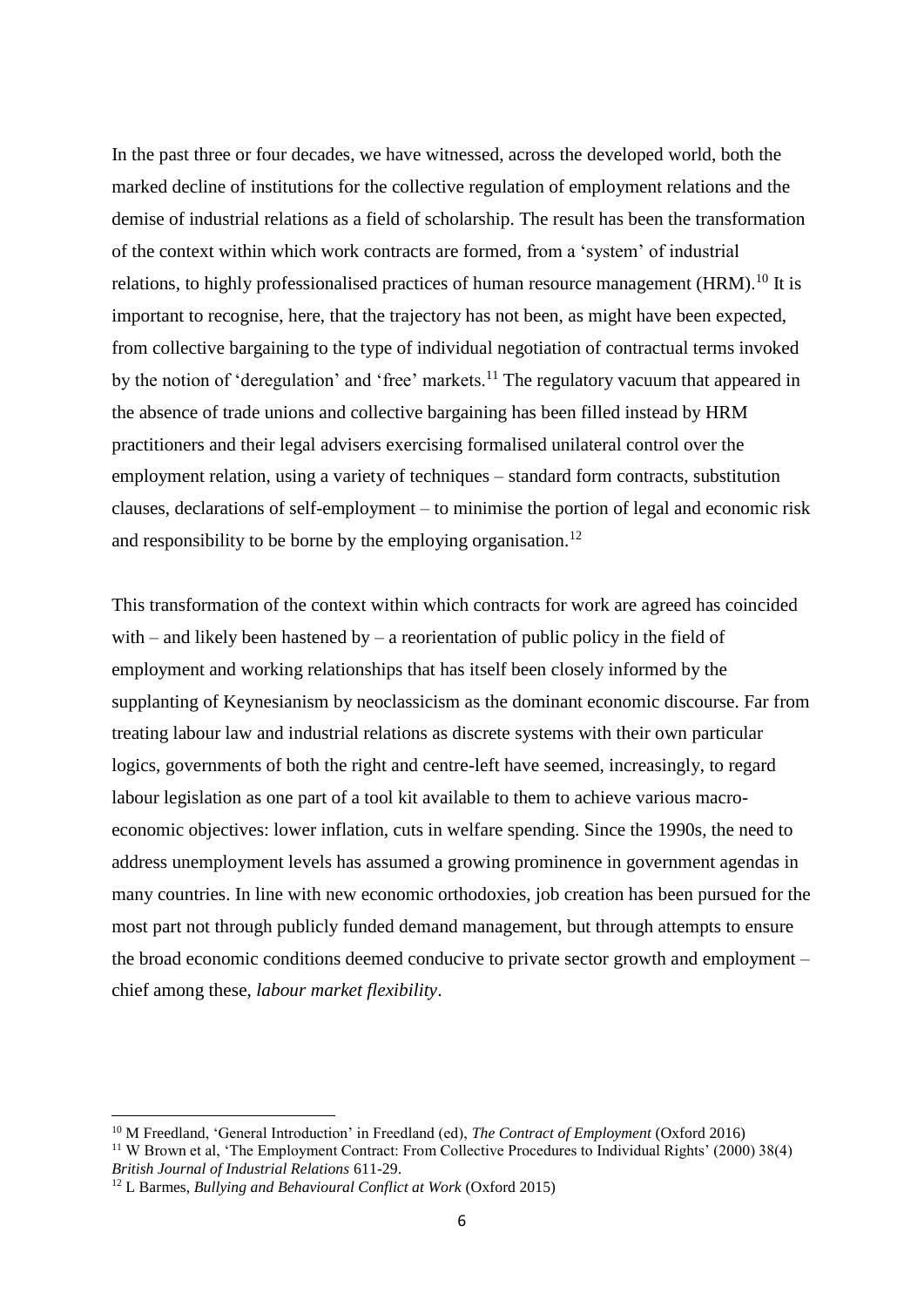So understood, the changing nature of both work contracts, and the context within which they are formed and managed, can be seen to imply the increased importance of labour markets as objects of analysis for scholars of labour law. In contrast to the worker in the Fordist factory, who in the normal course of things could be reasonably sure of a job for life, workers today will likely have direct experience of (external) labour markets several times throughout their working lives. Increasingly, moreover, not only governments and policy-makers, but also workers themselves have begun to think about contracting for work, and about the laws and other institutions that regulate that process, with reference to the labour market within which they understand themselves to act. In a variety of ways, workers are encouraged to identify – first and foremost – as market actors; as entrepreneurs of themselves.<sup>13</sup> If jobs are to be applied for, the worker must 'market' herself to the HR department of the employing organisation; if jobs do not exist, she should 'employ' herself: identify a 'gap in the market' and arm herself with the skills – 'human capital' – necessary to fill it.

As to the question, how we as scholars of labour law ought best to approach analysis of these increasingly 'marketized', or commercialised, working relationships - well, here, in particular, there is work still to be done. In his contribution to the symposium, Klare doubts whether Sinzheimer had much to teach us when it came to labour law methodology. In *The Labour Constitution*, I note that Sinzheimer and Kahn-Freund adopted what they called a 'critical sociology of law', which aimed to reveal the need for labour law through the identification of the iniquities of private law as applied to the field of employment relations, and the limits of the formal equality and formal freedom that it promised. But there is much more to be said, still, about Sinzheimer's sociology of law, especially as developed by him in his later years, and about where this fitted within the broader intellectual discourses of the time. Emilios Christodoulidis highlights too, in this symposium, the potential of genealogy as method: holding the historical framework itself to question and exposing points of foreclosure and discarded alternative narratives.

Since the publication of *The Labour Constitution* in hardback in 2014, I have worked on the development of a new project, which is set now to begin formally in January 2018 with five years' funding from the *European Research Council*. Entitled *Work on Demand: Contracting* 

1

<sup>13</sup> A Hochschild and S Garrett, 'The Personalized Market and the Marketized Self' in A Hochschild, *So How's the Family and other Essays* (Berkeley 2013)